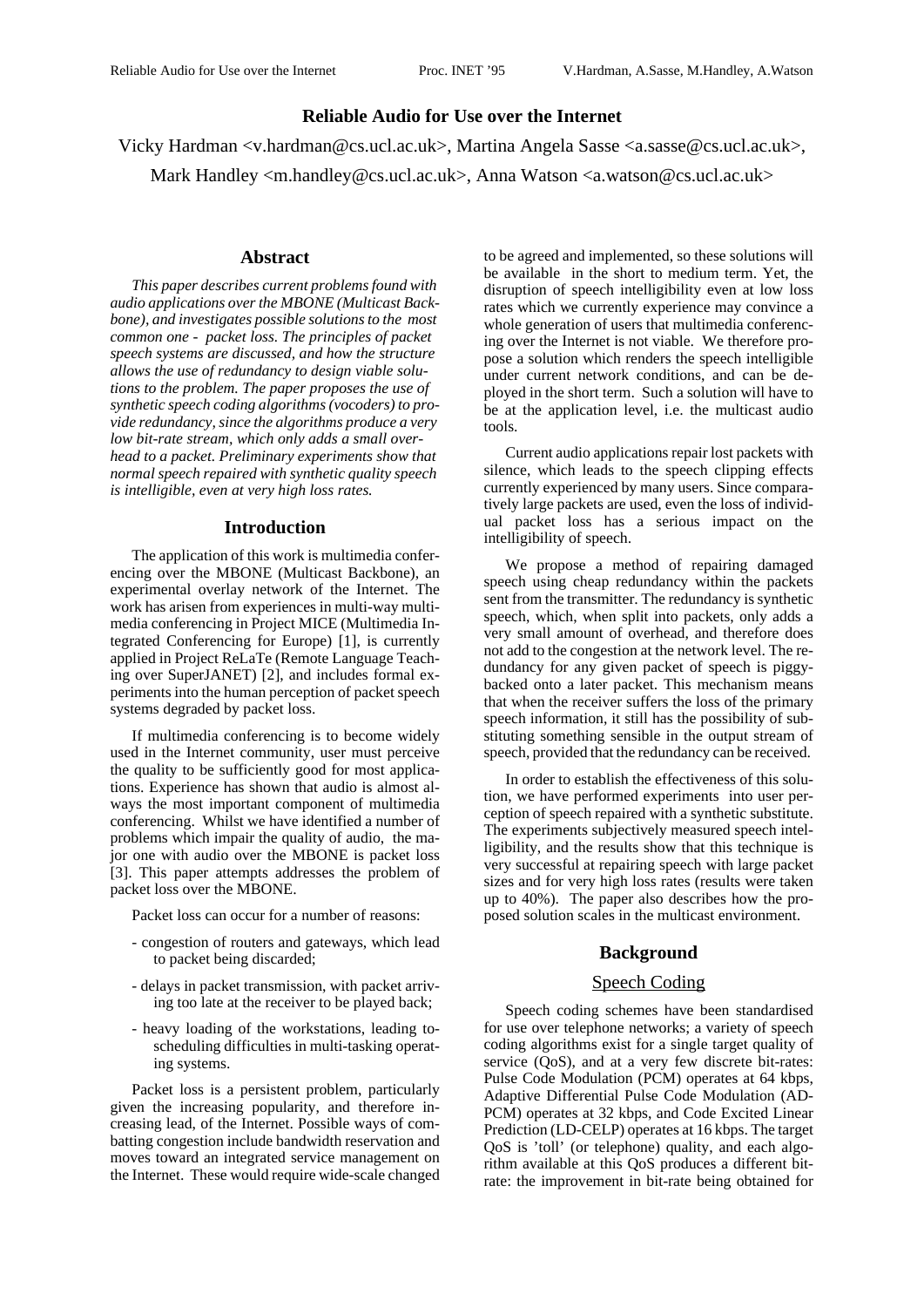increasing complexity in the coding algorithms. Another standard speech coding algorithm is Groupe Speciale Mobile (GSM), which was designed for use over cellular telephone networks. The target QoS is consequently slightly less than toll, but the algorithm is popular, since it operates at the same bit-rate as CELP, but is much less complex. A fuller discussion of toll quality speech coding algorithms can be found in [4].

A second class of coding algorithms exist, which operate at the 'communications' or synthetic QoS. These algorithms operate at very low bit-rates (approx. 4.8kbps and below), and produce very mechanical sounding speech. Perhaps the most important method of this class is Linear Predictive Coding (LPC), since the principle is also an integral part of both the CELP and GSM coders. A fuller description of which can be found in [5].

### Packet Speech Systems

Packet speech systems usually employ the standard speech coding algorithms, and group the emerging stream of codewords into packets for transmission over the network. At the receiver, the packets may be delivered: out of order, not at all, or at non-uniform intervals. Consequently, a reconstruction delay must be used at the receiver to repair the network effects; this enables sample play-out to be smoothed.

In a packet speech system, the end-to-end delay is always a critical factor in the usability of a real-time voice system, and should be kept below 600ms in the absence of echoes (The figure may be in fact be less than this - 400ms) [6], if conversation patterns are not to break down. The size of the packets (in ms) chosen for a packet speech system directly impacts the endto-end delay. A delay equal to the size of one packet is incurred at the transmitter, since the samples in the packet have to be collected before a packet can be sent. At the receiver, a rough estimate of the reconstruction delay required to smooth out packet arrival times is two packets worth in ms [7] [8], although the true value may be substantially in excess of this rule of thumb. Consequently, a minimum of three packets worth of delay is incurred on an end-to-end basis, before the network propagation delay has been taken into account.

 The delay introduced will be enough to receive most of the packets, but some will always arrive too late to be played back, and can be considered 'lost'. Furthermore, the network itself may lose packets. In such situations, the speech 'stream' must be repaired, and a dummy packet inserted in place of the lost one, so that the correct timing relationship is maintained between the transmitter and receiver. The presence of the dummy packet is usually discernible to the listener, and unfortunately, the perceptibility of the loss increases with increasing packet size, as well as with increasing loss rate.

The impact of the two factors identified above, (delay and loss), is such that small packet sizes are required for real-time voice links. However, the use of small packets increases the overhead of packet headers, and any processing incurred at network nodes, and therefore increases the likelihood of congestion and loss. Consequently, a trade-off exists between the requirements of the network, and the requirements of real-time voice connections.

# Voice Reconstruction Techniques

Repair methods for packet loss are known as voice reconstruction mechanisms. The aim is to construct a suitable dummy packet at the receiver, so that the loss is as imperceptible as possible. With compressed speech, voice reconstruction mechanisms not only have to produce a suitable fill-in packet, but also have to maintain the decoder tracking, since the algorithms transmit difference information. Voice reconstruction techniques can be split into two categories; receiver only, and combined source and channel techniques.

|  | <b>Table 1: Voice Reconstruction</b> |
|--|--------------------------------------|
|  | <b>Techniques</b>                    |

| Receiver-Only                 | Combined Source and<br>Channel |
|-------------------------------|--------------------------------|
| Silence                       | Embedded Coding                |
| White Noise                   | Redundancy                     |
| Waveform<br>Substitu-<br>tion |                                |
| Sample Interpolation          |                                |

Receiver-only techniques are those that try to reconstruct the missing segment of speech solely at the receiver, possibly from correctly received packets preceding that which was lost. Combined source and channel techniques are those that try to make the system robust to loss by either arranging for the transmitter to code the speech in such a way as to be robust to packet loss, or by transmitting extra information to help with reconstruction.

## Receiver-OnlyTechniques

The original voice reconstruction techniques were receiver-only, and used either silence, white noise, repetition of part of the last correctly received speech waveform, or sample interpolation as the substitute.

Silence substitution is favoured because it is simple to implement, and it gives adequate performance for small packet sizes (<16ms), and up to 1% loss [9] [10].

It is well known that other methods give substantially better results than those obtained from silence substitution. Warren [11] investigated the human perception of speech interrupted by silence compared to noises, such as coughs. The results show that phonemic restoration (the ability of the human brain to subconsciously repair the missing segment of speech with the correct sound) occurs for the noise situation,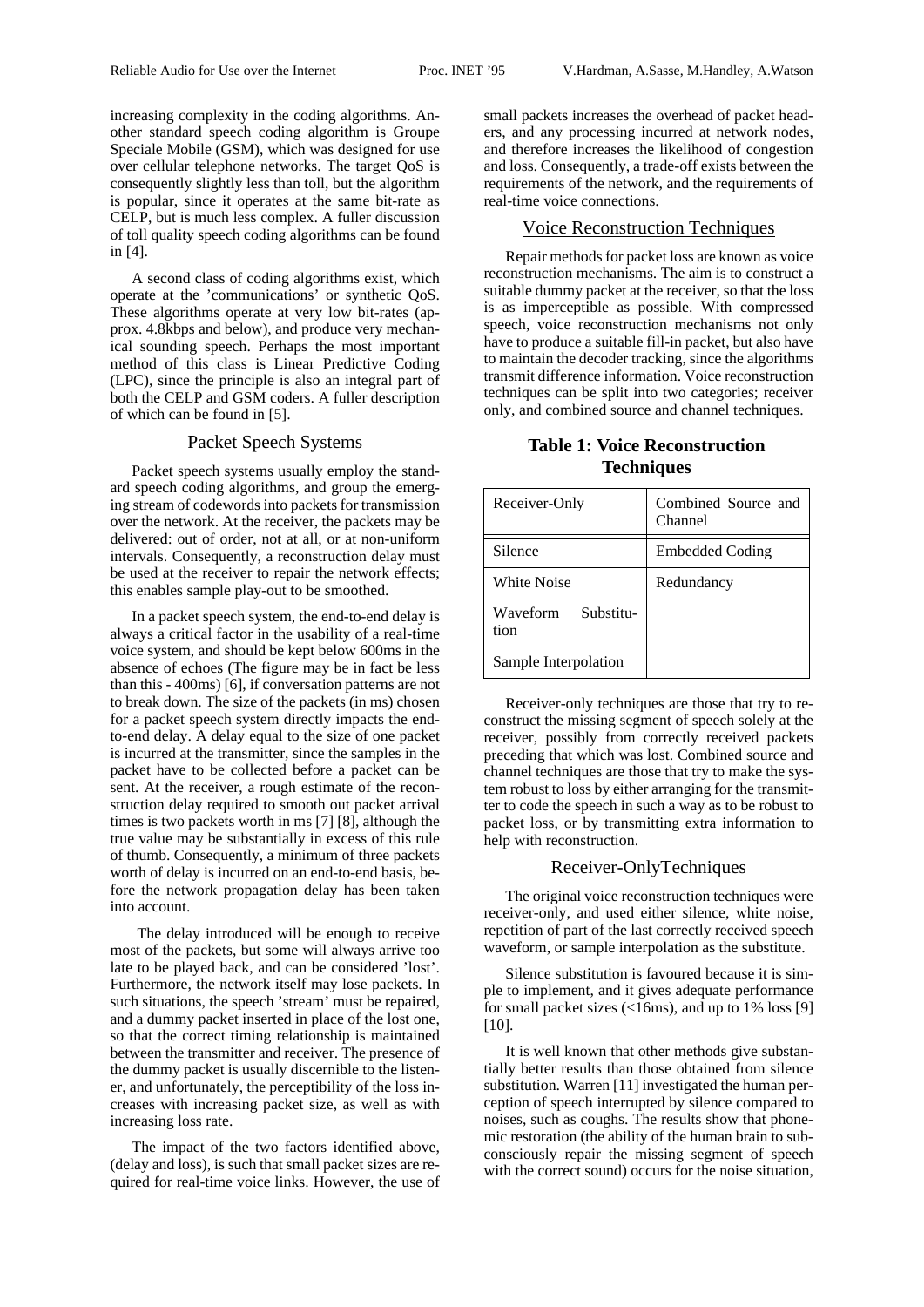and does not occur for silence substitution.

Experience from the MICE project has shown that listeners can become very frustrated with MBONE speech. Their frustration stems from a variety of audio problems:

- interrupted speech due to packet loss the speech sounds at first bubbly, and then individual interruptions are apparent;
- talking into a 'dead' channel, and the lack of automatic gain control for listeners;
- high levels of background noise cutting in and out;
- distortion due to overloading the microphone when speakers shout, or mis-matched levels.

Packet loss is the most frustrating problem, and one users cannot cure of their own accord. The frustration with interrupted speech can be explained by considering the linguistic construct of a sentence, which includes a pause (of duration  $>$  a phoneme) at the end of the sentence. Since the size of packets used over the MBONE are often comparable to the length of a phoneme, the interruptions in the speech flow sometimes occur at inappropriate points, which sends ambiguous signals to brain, as to whether speech is continuing or not [11].

White noise was shown to give a subjective performance improvement over silence by Miller [12] when contextual information in speech was removed, and an intelligibility improvement by Warren [11] when the contextual information was present. Consequently, silence substitution is not a suitable means of voice reconstruction, since white noise is known to give improvements, and is as easy to generate as silence.

Other receiver-only voice reconstruction techniques rely on the assumption that the speech characteristics have not changed from a preceding segment of speech, and use this preceding segment information to reconstruct the missing part; a simple example of this sort of voice reconstruction would be to repeat the last correctly received packet.The mechanisms fail when the packet sizes are large, and the loss rate is high (packets are more likely to be lost in twos or threes, than singularly). A fuller explanation of existing receiver-only techniques can be found in [13].

## Combined Source and Channel Techniques

 Combined source and channel techniques generally show significant improvement over receiver only techniques. The techniques either transmit extra information within the speech packets (to help with reconstruction at the receiver), or alter the speech coding algorithm and network operation (to make system as a whole more robust to packet loss).

Embedded speech coding techniques used with adaptive differential pulse code modulation (ADPCM [14]), such as those by [15], [16], and code excited linear prediction (CELP) [17], have shown significant performance improvements during packet loss. Embedded speech coding techniques allow the bit-rate can be adjusted from 40 to 32 or 23 kbps, without the introduction of large amounts of noise; essentially the feed-back loops in the encoder and decoder operate at a lower resolution than usual. The standard was designed to ease the problem of packet loss in packet networks; the codewords are segmented into high and low priority bits, and then placed in different packets. The mechanism relies on arranging for the network to drop packets containing LSBs only, which means that the mechanism is not applicable to networks which do not provide this support, such as today's Internet.

Lara-Barron [15] investigated embedded AD-PCM coding techniques at 16-32 ms, and reported success for up to 40% loss (no reduction in speech quality for up to 6% loss).

The significant improvement resulting from the use of this mechanism is mostly due to the preservation of the decoder adaption logic [16].

### Speech Quality

Speech quality may be assessed by either subjective or objective means, although it is well known that subjective assessment methods provide more accurate results.

Subjective assessment is usually made by performing listening tests using a large number of subjects. The material used, and the measurements made, depend upon the likely degree of distortion expected.

Toll quality speech coding algorithms are usually assessed by mean opinion scores (MOS) [18], where encoding distortion and noise are the likely type of degradation suffered. The technique involves the listener making a category rating after listening to a passage of speech.

Synthetic quality speech coding algorithms result in speech that has far greater degradation than found in toll quality systems; intelligibility is usually only adequate at best. Consequently, the MOS method is not suitable, and communications quality systems are assessed using comprehension or intelligibility tests. There is a wide range of speech material available, ranging from a sequence of syllables (the listeners transcribe what they hear) to passages (the comprehension of which is ascertained by asking a series of questions) [19].

The speech material is chosen based on the required sensitivity of the results, desired experimental control, and range of human faculties included in the test.

#### **Reliable Audio for Use over the Internet**

We have developed a new voice reconstruction scheme that uses redundancy to improve voice reconstruction at the receiver.

The redundant information is the output of a synthetic quality speech coding algorithm (LPC), which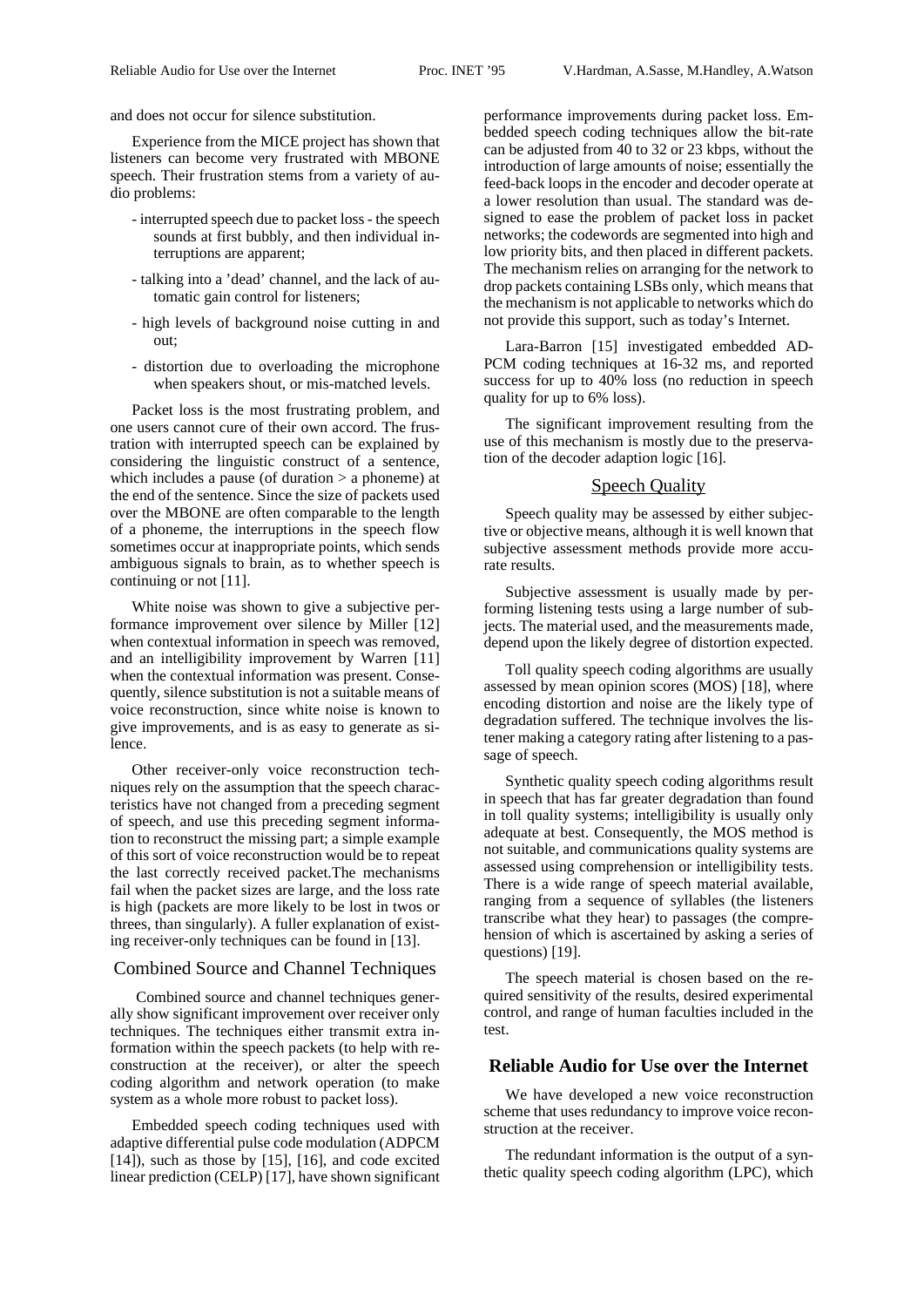is very low bit-rate (4.8kbps). LPC is generally considered to contain about 60% of the information content of the speech signal, as the overall shape of the frequency spectrum is preserved at the expense of short-term amplitude and pitch variations. This technique is exactly what is required for successful voice reconstruction; the gap will be filled with a sound that is expected, and phonemic restoration should improve the situation further.

## The Characteristics of the MBONE / Internet

The Internet, and its multicast overlay (MBONE) is a unique 'shared' packet network, that offers scalable multi-way communication. Such a network has traditionally not been considered suitable for speech applications, because of the large end-to-end delay that is commonly experienced over the network, and the potentially high probability of packet loss, (with relatively large segments of speech being lost). Current audio tools such as vat [20], and nevot [21] have, however, demonstrated that these problems are not prohibitive to successful voice communications, since use of these tools is very widespread.

The Internet provides variable length packets, a feature which has the potential for fine-grained control over the trade-off between network and speech performance requirements. The 'per-packet', rather than 'size-of-packet' network penalty for small packets coupled with the ability to have variable length packets also means that the state information from the speech coding algorithms can be transmitted in the packet, which substantially improves the perception of packet loss. Current audio tools transmit coding algorithm state information in each packet, but replace lost packets with silence.

## The Loss Characteristics of the MBONE

Current research by a MICE partner, Bolot [22], is investigating the number of consecutive losses found over the MBONE. The results show that for light and intermediate loads, losses are essentially non-consecutive for an audio stream, and for heavy loads, the behaviour is similar, but consecutive losses are more prevalent.

These results suggest that a model where the redundancy is positioned in the packet after speech from the primary coding algorithm is suitable for light and medium network loads, and a model with the redundancy positioned a number of packets later is suitable for heavy loads.

### Voice Reconstruction for the MBONE

LPC as the redundant information adds only a small amount of overhead to an RTP [23] packet (12 bytes per 160 bytes of PCM (or per 80 bytes of AD-PCM). The information is piggy-backed to the packet following that containing the primary speech codewords; that the loss of an individual packet can be repaired using the redundant information in the following packet. This mechanism is unique to packet networks, and is only feasible because of the reconstruction delay introduced at the receiver.

The use of this redundancy technique means an increase in the reconstruction delay by the time equivalent of the distance of the redundancy component after the primary component; this implies an extra delay of one packet for light and medium loading conditions.

Multiple multicast receivers in a single conference may experience a variety of the characteristics reported in [22]. Consequently, the reconstruction mechanism may occasionally have more than one instance of the redundancy after the primary coding scheme packet. In this way, the heavy loading characteristics seen by one site do not affect the performance of the majority.



The provision of LPC redundant information for use in voice reconstruction is intended to be used with per-packet state information; this prevents decoder mistracking in the case of loss. When a packet has been lost, the receiver decodes the redundant information, and feeds the samples to the audio hardware. Consequently, the output speech waveform consists of periods of toll quality speech, interspersed with periods of synthetic quality speech.

While LPC is a fairly complex speech coding algorithm, it should be noted that linear predictive analysis and synthesis are an essential part of all new higher compression schemes: GSM and CELP both use these techniques as a first step in their algorithms. LPC also has the potential to be used elsewhere in the system; as an improvement to the silence detection function, which is an integral part of most packet speech systems.

## Experimental Design

Voice reconstruction experiments to date have usually been performed with packet sizes of 16-32ms, or less. The packet sizes used over the MBONE are usually greater than these values (40ms is commonly used). Consequently, little information exists about the degradation commonly experienced in voice con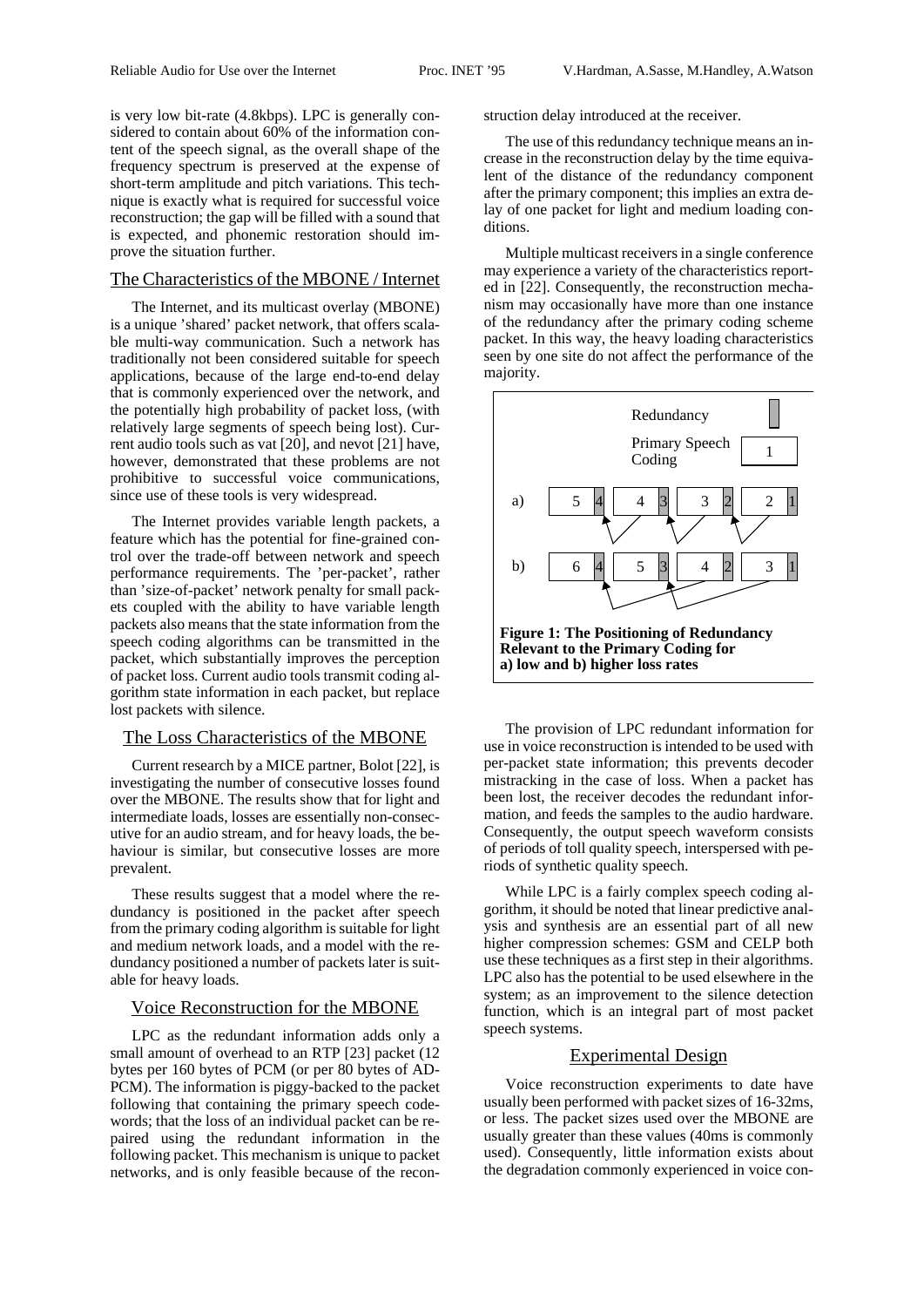nections over the MBONE/Internet. This experiment was therefore designed to compare LPC redundancy with waveform substitution and silence substitution; receiver-only techniques, such as waveform substitution are cheap to implement, and could potentially be used instead of LPC under certain circumstances. The experiment was also designed to try and give a broad outlook on the question of the degradation experienced as a result of packet loss over the Internet, by considering a wide range of loss rates (0-40%).

Waveform substitution was chosen as a representative receiver-only method, and the simplest of these, packet repetition, was considered suitable for comparison.

It was assumed that LPC redundancy could always be received in the event of loss - this assumption does not hold true in the real world, but provides a valid basis for the experiment design.

Waveform substitution repeats the last correctly received packet until the period of loss ends. This mechanism has an inherent draw-back when the lost packet is the last in a talk-spurt; the last packet will be repeated until a new talk-spurt starts.

The solution to this problem lies in realising that there should be a limit on the length of 'waveform substituted' speech, before the underlying assumption of no change in the speech characteristics breaks down; a suitable figure for this is 80ms, or the average length of a phoneme. Consequently, when the packet size is 20ms, the last correctly received packet may be repeated three times. When the packet size is 40 ms, the packet may be repeated twice (120ms). When the packet size is 80ms, the packet may be repeated once (160ms).

The speech was recorded and manipulated using a Sun SPARC station 10, the OGI speech tools software [24], which is a system that was developed for speech recognition experiments, and software written by the author (to generate the loss, code and decode the speech using different algorithms etc.). The codecs used in these experiments are publicly available versions [ADPCM][LPC], with ADPCM conforming to the CCITT standard [25]. The loss was generated randomly.

The subjective quality was assessed using phonetically balanced (PB) words, which proportionally represent the sounds found in every-day English speech.

There were three groups of seven subjects, those who heard the PB word lists reconstructed by silence substitution, those who heard waveform substitution, and those who heard LPC reconstruction. Each subject in each group had ten different lists, nine of which were test conditions, and the first of which was a no loss control condition. The lists were 25 words long, and after recording answers, for each list, the subjects completed a MOS rating scale, rating the quality of the speech just heard on a five-point scale, from bad to excellent.

A detailed description of the experimental details can be found in [13] and [26].

### **Results**

The interaction between reconstruction scheme and packet size is difficult to analyse, since other factors, such as the temporal characteristics of speech sounds, and the masking and temporal order perception capabilities of the ear also affect human perception.

#### Silence Substitution

 The first point to consider is whether the results from these experiments give an insight into the speech perception from current audio tools.



Referring to figure 2: Silence Substitution for 20 and 40 ms packet sizes, it can be seen that the graph indicates that using silence substitution for the voice reconstruction scheme fails between 15 and 20% loss. For 80ms packets (see figure 3), the results suggest that intelligibility is inadequate at a 15% loss rate.

This observation is consistent with experiences obtained from Project MICE. The observation is also in keeping with findings reported by [12] and [27]; 'speech degradation as high as 50% can be tolerated (intelligibility of 80%) if the packet size is small (0.019s)' on the other hand, if packets are long (0.25s), and the loss probability is high, intelligibility decreases to very low values (10%)'.

## Waveform Substitution

The results for waveform substitution indicate that, for a packet size of 20ms, intelligibility does not decrease significantly with loss rate over the range of measurements taken. When the packet size is 40 ms, however, a significant difference is found between 30% loss and 40% loss, whilst with 80 ms packets significant differences can be found at much lower levels of loss: performance drops between 15 and 20%, and between 20 and 30%.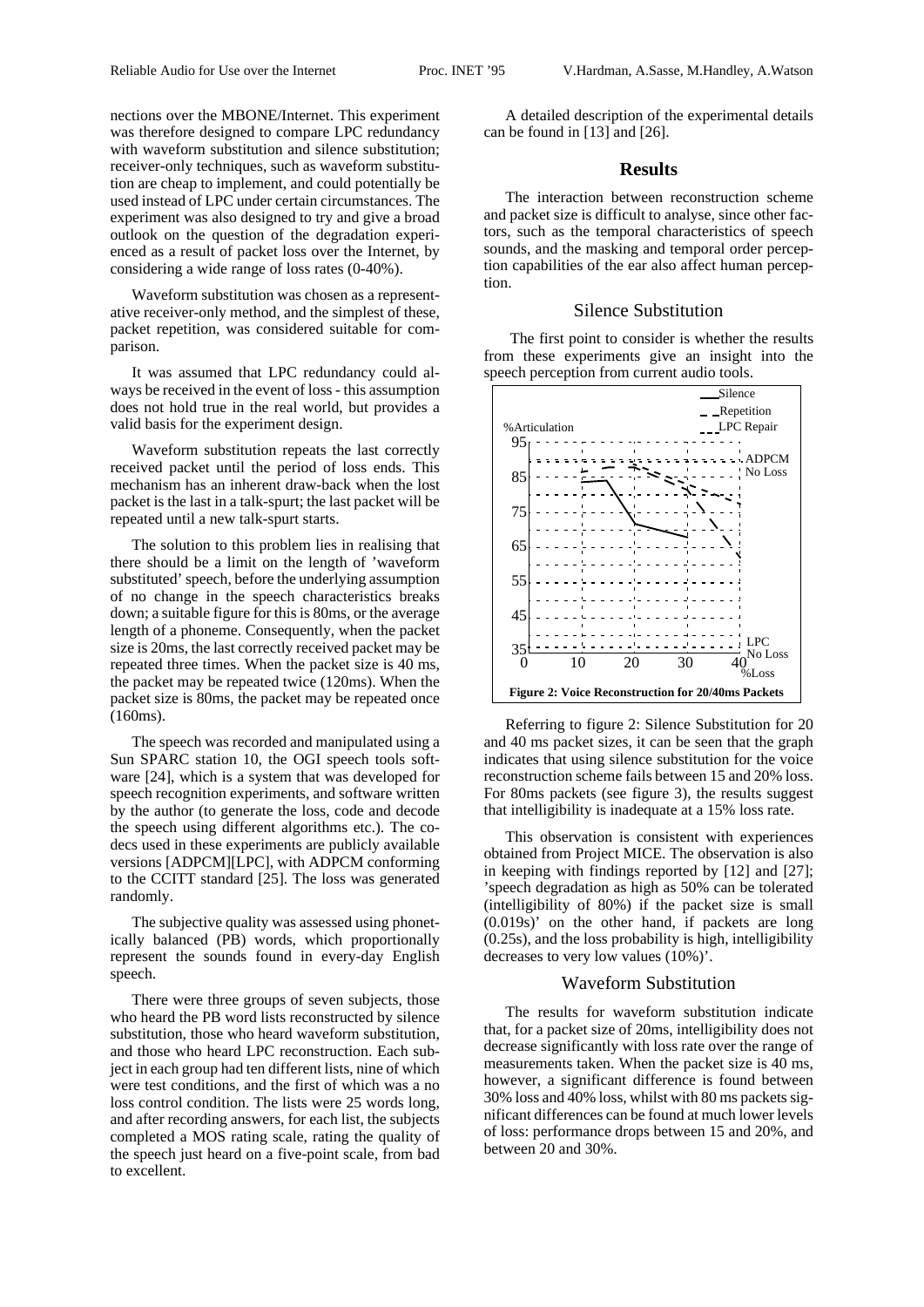

## Comparison of Silence Substitution and Waveform Substitution

A comparison between the two receiver-only voice reconstruction schemes was made for different packet sizes. The results show that waveform substitution is better than silence substitution for packet sizes of 20 and 40ms, but that the advantage is not present for packet sizes of 80ms. The highest advantage was obtained for packet sizes of 20ms.

The reduction in advantage of voice reconstruction scheme for 40ms (compared to 20ms) might be due to the practice within the voice reconstruction scheme of allowing a 40ms packet to be repeated up to twice, which implies an assumption that speech characteristics have not changed for 80ms. This assumption is unlikely to be valid all of the time, since the average length of a phoneme is 80ms. Better results might be obtained by restricting repetition to one 40ms interval only.

### LPC Redundancy

Referring to Figure 2, it can be seen that for packet sizes of 20 and 40ms, as loss rate increases, intelligibility does not deteriorate much. Slight deterioration in intelligibility is only present for packet sizes of 80ms, and then only at high loss rates.

# Comparison of LPC and Waveform Substitution

For 20ms and 40ms packets, the results show that there is little advantage of using LPC instead of waveform substitution.

For 80ms packets, LPC should always be used.

## MOS Results

The MOS results show the same trends as the intelligibility results. However, the listeners preference for LPC redundancy instead of waveform substitution for 40ms packets was more marked than is shown in the intelligibility graph (Figure 2).

## **Conclusions and Further Work**

This paper has described a voice reconstruction method for use in packet networks. The mechanism is suitable for both unicast and multicast connections under all types of network conditions, although the main intelligibility advantage is to be found with large packet sizes, and medium to high loss rates; a receiver only voice reconstruction mechanism is suitable for light loss rates and small packet sizes. Listeners however, prefer LPC reconstruction for packet sizes of 40 and 80ms.

The mechanism may have minimal overhead in processor utilisation, since LPC analysis is part of the more complex coding algorithms, and may be used in the future to enhance other aspects of an audio tool. The method also only adds a small amount of overhead to the bandwidth used in a voice conference.

Since the overhead in terms of bandwidth is small, it may be desirable to have multiple copies of the redundancy present. This rationale would enable an audio tool to provide multi-cast international conferences with a voice reconstruction mechanism that scales; receivers at the end of 'good' network branches would have good performance with imperceptible loss, while receivers at the end of 'poor' network branches would experience a small reduction in speech quality, but would have a larger end-to-end delay.

The paper describes formal speech quality tests on the human perception of speech at different packet loss rates. The results show that the perceptibility of packet loss need no longer be regarded as one of the main constraints on the packet size if LPC redundancy is used to aid voice reconstruction.

 In particular, the voice reconstruction should take the following form:

At low loss rates (20% and below) and small packet sizes (20 and 40ms) the results show that a receiver only technique is suitable, although LPC redundancy should also be used for 40ms packets, since listeners preferred it to waveform substitution.

At higher loss rates and for all conditions when packet size is 80ms, LPC redundancy should be used.

The MICE project is currently implementing a prototype audio tool, which will include voice reconstruction using LPC redundancy. Techniques to provide controlled feed-back from multiple receivers in multi-cast conferences are also being developed, which will enable the use of redundancy to be adaptive to receiver's needs. Further studies on human perception of audio and network performance, are planned, which will investigate the limits on packet size; the study will include an analysis of the impact of delay, as well as the human perception of large packet loss. The human perception studies will also address the relationship between objective measures (such as network performance results), and subjective perception and performance.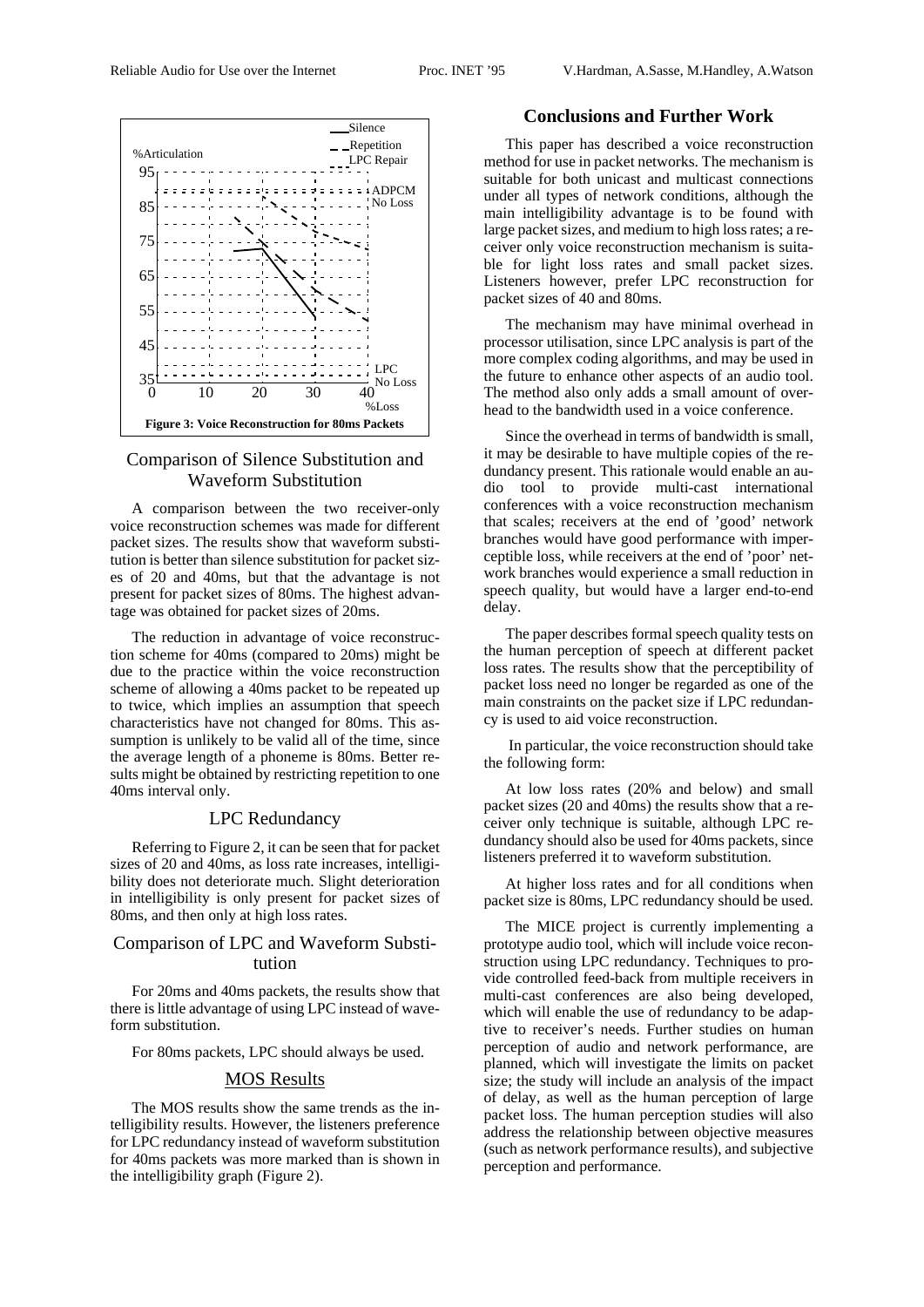#### **Acknowledgements**

The ideas relating to using LPC for redundancy have been discussed at length in the technical meetings of the MICE (Multimedia Integrated Conferencing for Europe - ESPRIT 7606 Project). In particular, we would like to acknowledge the collaboration with Christian Huitema and Jean Bolot from INRIA Sophia Antipolis, France, on this issue. Very special thanks are due to Van Jacobson (Lawrence Berkley Labs), the creator of vat, for many fruitful discussions and email exchanges on audio problems and how to cure them.

### **References**

- [1] Kirstein P.T., Sasse M.A., Handley M.J.,'Recent Activities in the MICE Conferencing Project' Paper No. 166, INET 95.
- [2] Buckett J. Campbell I. Watson T.J. Sasse M.A. Hardman V.J. Watson A. 'ReLaTe: Remote Language Teaching over SuperJANET' Proceedings of UKERNA 95, Networkshop, March 1995.
- [3] Sasse M. A. et al. 'Remote Seminars Through Multimedia Conferencing: Experiences from the MICE Project, Proceedings of INET94/JENC5, pp. 251-258.
- [4] Papamichalis P.E. 'Practical Approaches to speech Coding' Publ. Prentice-Hall 1987.
- [5] Gold B. 'Digital Speech Networks' Proceedings of the IEEE, Vol. 65, No. 12, December 1977.
- [6] Brady P.T. 'Effects of Transmission delay on Conversational Behaviour on Echo-Free Telephone Circuits' Bell System Technical Journal, pp 115-134, January 1971.
- [7] Ades S.A. 'An Architecture for Integrated Services on the Local Area Network' Ph.D Thesis, Cambridge University Technical report 114.
- [8] Jacobson V. 'Multimedia Conferencing on the Internet' Tutorial 4, presented at SIGCOMM 94, London, August 1994.
- [9] Jayant N.S. & Christensen S.W. 'Effects of Packet Losses in Waveform Coded Speech and Improvements Due to Odd-Even Sample-Interpolation Procedure' IEEE Transactions on Communications, Vol. COM-29, No. 2, February 1981.
- [10] Gruber J.G. & Strawczynski L. 'Subjective Effects of Variable Delay and Speech Clipping in Dynamically Managed Voice Systems' IEEE Transactions on Communications, Vol. COM-33, No. 8, August 1985.
- [11] Warren R.M. 'Auditory Perception' Pergamon Press Inc.
- [12] Miller G.A. & Licklider J.C.R 'The Intelligibility of Interrupted Speech' Journal of the Acoustical Society of America 22(20:167-173 (1950).
- [13] Hardman V.J., Sasse M.A., Watson A. 'Success-

ful Voice Reconstruction for Packet Networks using Redundancy' Research Note, Dept. of computer Science, University College London April 1995. RN/95/.

- [14] CCITT G.727 '5-, 4-, 3- and 2-Bits Sample Embedded Adaptive Differential Pulse Code Modulation (ADPCM)' CCITT Fascicle III.4 - Rec. G.727.
- [15] Lara-Barron M.M. & Lockhart G.B. 'Speech Encoding and Reconstruction for Packet-Based Networks' IEE Colloqium on Coding for Packet Video and Speech Transmission, Vol. 199, (3) pp. 1-4, 1992.
- [16] Kitawaki N. & Nagabuchi H. 'Evaluation of Coded Speech Quality Degraded by Cell Loss in ATM Networks' Electronics and Communications in Japan, Part 3, Vol. 75, No. 9, 1992.
- [17] Yong M. 'Study of Voice Packet Reconstruction Methods Applied to CELP Speech Coding' IEEE Journal on Acoustics, Speech and Signal processing, CAT No.92CH3103-9 Vol. 2, pp 125-128 1992.
- [18] CCITT 'Recommendations of the P Series', 'Method for the Evaluation of Service from the Standpoint of Speech Transmission Quality' CCITT Red Book Volume V - VIIIth Plenary Assembly, 1984.
- [19] Kryter K.D. 'Speech communication' Chapter 5 from Human Engineering guide to Equipment Design, Editors Van, Cott and Kinkade
- [20] Jacobson V. 'VAT manual pages', Lawrence Berkeley Laboratory (LBL) February 1992.
- [21] Schulzrinne H. 'Voice Communication Across the Internet: A Network Voice Terminal' University of Massachusetts, Technical Report, June 1992.
- [22] Bolot J. Crepin H, Vega Garcia A. 'Analysis of Audio Packet Loss on the Internet', Proceedings NOSSADV 95 (Network and Operating System Support for Digital Audio and Video), pp 163- 174, Durham, NH, April 95.
- [23] 'RTP: A Transport Protocol for Real-Time Applications' Work-in-progress Internet Draft, Audio-Video Transport WG, version 7, March 21 1995.
- [24] CSLU. 'OGI Speech Tools User's Manual' Technical Report, Center for Spoken language Understanding, Oregon Graduate Institute, 1993.
- [25] '32 kbit/s Adaptive differential Pulse Code Modulation (ADPCM)' CCITT Fascicle III.4 - Rec. G.721.
- [26] Watson A. 'Loss of Audio Information in Multimedia Videoconferencing - An Investigation into Methods of Assessing Different Means of Compensating for this Loss' MSc Thesis, Dept. of Ergonomics, Faculty of Science, University of